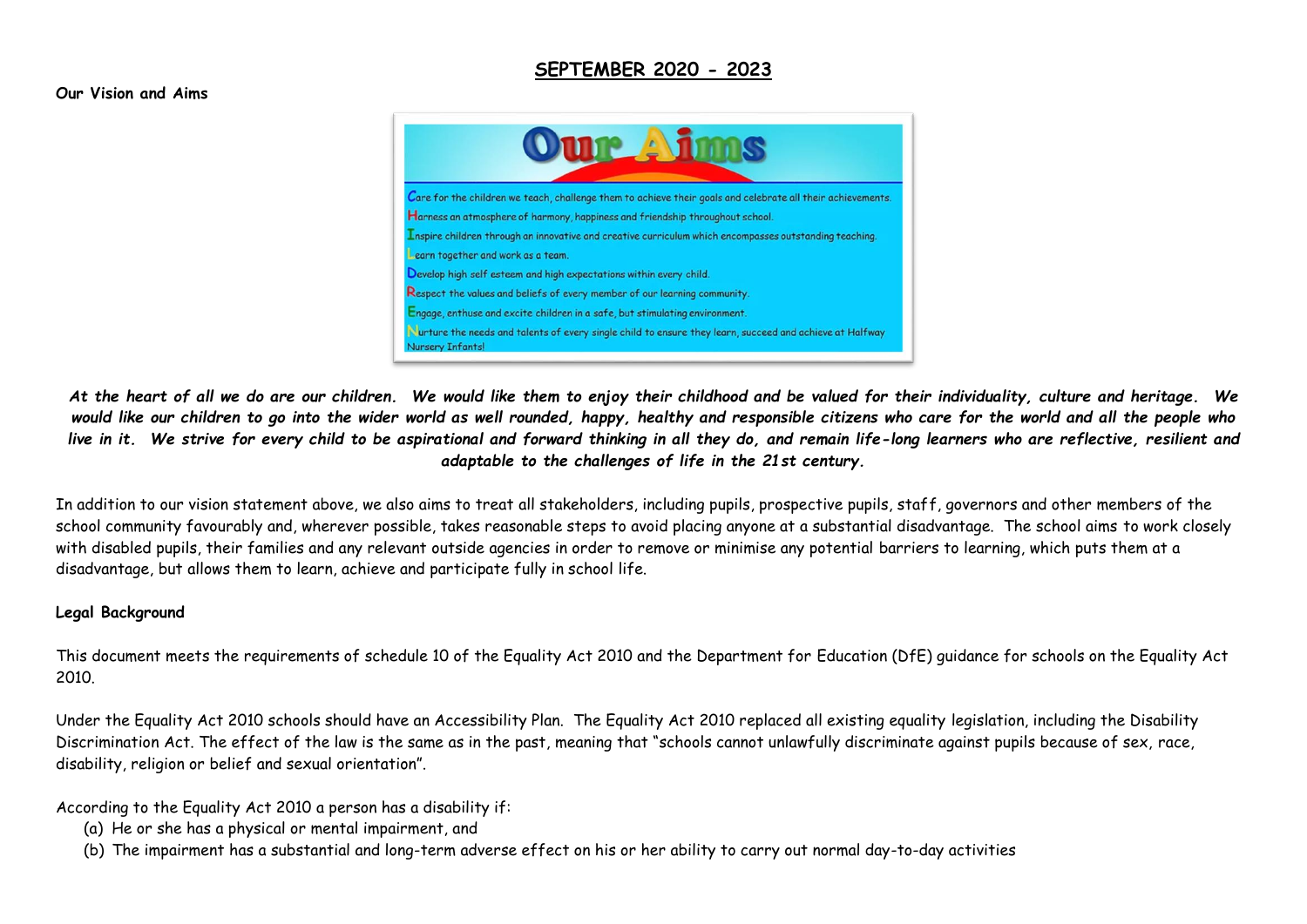The purpose of this plan is to show how Halfway Nursery Infant School is able to meet the needs of pupils, staff, parents and visitors regardless of disability in the three areas required by the planning duties in the Equality Act:

- 1. Increase the extent to which disabled pupils can participate in the curriculum (this includes teaching and learning and the wider curriculum of the school such as participation in after school clubs, leisure and cultural activities or school visits)
- 2. Improve the physical environment of the school to enable disabled pupils to take better advantage of education, benefits, facilities and services provided (this includes improvements to the physical environment of the school and physical aids to access education)
- 3. Improve the availability of accessible information to disabled pupils

## **Definition of Disability**

The Equality Act 2010 defines an individual as disabled if he or she has a physical or mental impairment that has a 'substantial' and 'long-term' adverse effect on his or her ability to undertake normal day to day activities. Under the Special Educational Needs and Disability (SEND) Code of Practice, 'long-term' is defined as 'a year or more' and 'substantial' is defined as 'more than minor or trivial'. The definition includes sensory impairments such as those affecting sight or hearing, and long-term health conditions such as asthma, diabetes, epilepsy and cancer.

Schools are required to make 'reasonable adjustments' for pupils with disabilities under the Equality Act 2010, to alleviate any substantial disadvantage that a disabled pupil faces in comparison with non-disabled pupils. This can include, for example, the provision of an auxiliary aid or adjustments to premises.

### **Contextual Information**

The school consists of four single story buildings of varying ages – ranging from the main building which was built in 1877 to the newer modular classrooms. We have disabled facilities and toilets, and wheelchair access is available into all classroom buildings. We do not have a car park on site, although all areas of the school playgrounds are accessible to wheelchair users.

### **Disabilities and medical needs at Halfway Nursery Infant School**

The school has pupils with a range of disabilities which include moderate and specific learning difficulties. We also have a number of pupils who have medical needs. All staff are aware of these pupils and the vast majority of staff are fully first aid trained, including numerous members of staff with paediatric first aid training. Medication such as allergy medication and asthma inhalers are kept securely in a medical cabinet in the classroom for ease of access by staff if needed, and other prescribed medication is stored and administered centrally in the school office. Administration of Medicines consent forms are filled in by parents/carers outlining the illness, medication, dosage and time of medication etc. and all medication that is administered is also recorded.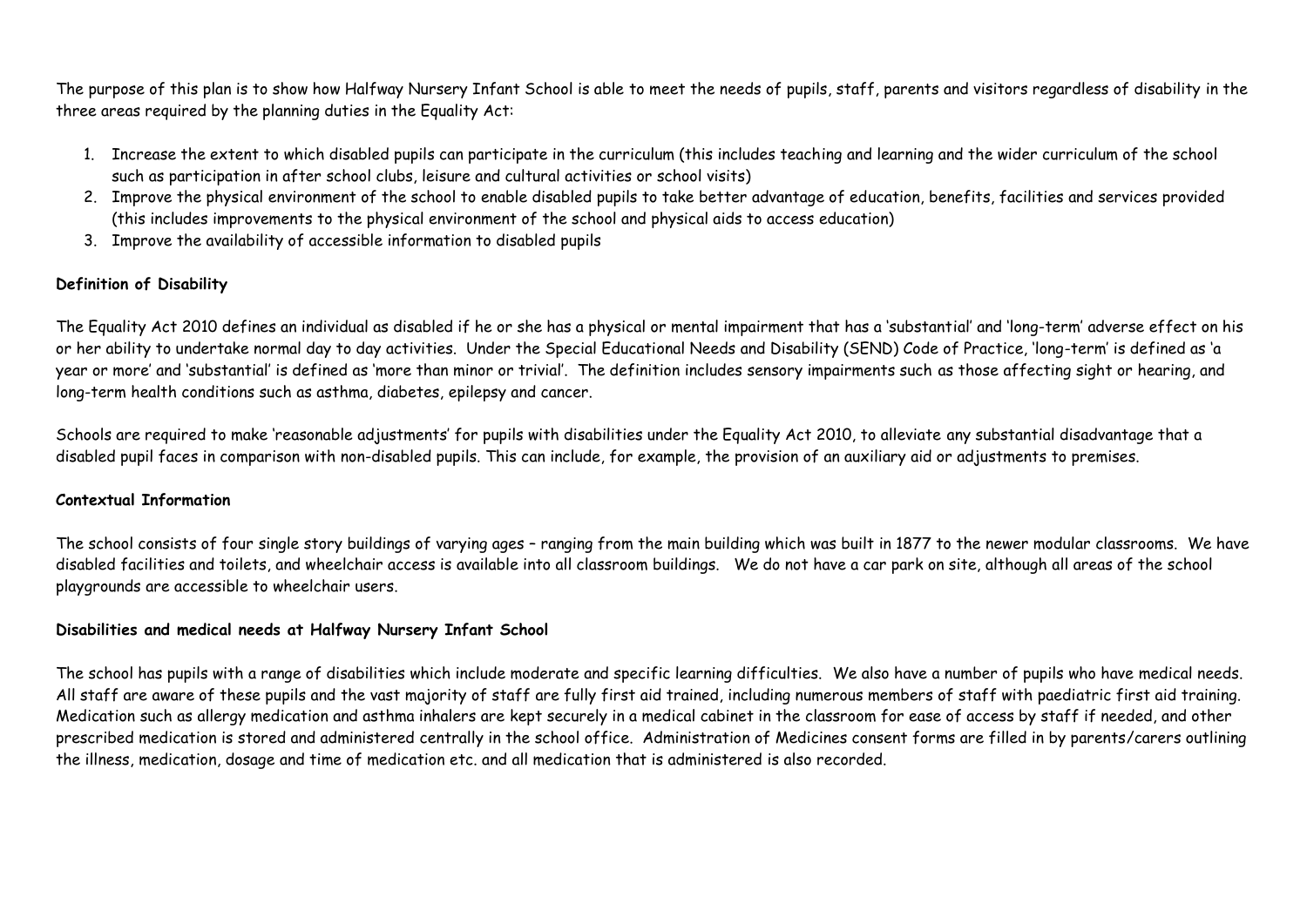## **Action plan**

This action plan sets out the aims of our accessibility plan in accordance with the Equality Act 2010. Any work must have regard to access regulations including the provision of signs and decoration irrespective of any targets set out below.

1. Improving access to the physical environment

| Category               | Targets                                                                                                                                                                                                                                                             | <b>Comments</b>                                                                     | <b>Strategies</b>                                                                                                                                                                                                | Outcome                                                                                                                                                                                                                                                                | <b>Time Frame</b> |         |         |
|------------------------|---------------------------------------------------------------------------------------------------------------------------------------------------------------------------------------------------------------------------------------------------------------------|-------------------------------------------------------------------------------------|------------------------------------------------------------------------------------------------------------------------------------------------------------------------------------------------------------------|------------------------------------------------------------------------------------------------------------------------------------------------------------------------------------------------------------------------------------------------------------------------|-------------------|---------|---------|
|                        |                                                                                                                                                                                                                                                                     |                                                                                     |                                                                                                                                                                                                                  |                                                                                                                                                                                                                                                                        | Short             | Medium  | Long    |
| External<br>areas      | To establish how to improve physical<br>accessibility or improve and maintain<br>existing features.                                                                                                                                                                 |                                                                                     | More accessible pedestrian<br>approaches to the buildings incl.<br>new signage to the nursery<br>building incl. signposting to the<br>ramp facilities etc. and intercom<br>systems fitted to new<br>gates/doors. | Identified areas to increase physical<br>accessibility and areas that could be<br>improved and maintained.<br>External routes are accessible and<br>reasonably practicable, including level<br>changes.<br>All building work has considered<br>accessibility guidance. |                   |         |         |
|                        | School is aware of access needs of<br>disabled pupils, staff and visitors                                                                                                                                                                                           |                                                                                     | Access plans as appropriate for<br>individuals                                                                                                                                                                   | Individual plans in place for all disabled<br>pupils/staff and all staff are aware of all<br>pupils' access needs                                                                                                                                                      | Ongoing           |         |         |
| Entrances<br>and exits | A new main entrance will improve<br>safety as visitors would then have a<br>secure area to wait in - away from the<br>children. A new entrance door into<br>main school would both comply with<br>DDA access and improve accessibility<br>for wheelchair users etc. |                                                                                     | Consider installing an automatic<br>assistance available door with<br>low level access button, if in line<br>with safeguarding arrangements.                                                                     | The automatic door would make it easier<br>for wheelchair access, if appropriate.                                                                                                                                                                                      |                   |         |         |
|                        | Improve access to evacuation routes<br>in the main building                                                                                                                                                                                                         | Victorian school<br>building                                                        | Corridors and fire escapes are<br>kept clear<br>Continue with maximum capacity<br>in the hall for<br>performances/assemblies                                                                                     | Safety in the school building at all times<br>150 maximum capacity in the hall<br>Regular fire drills ensure school evacuated<br>quickly and safely                                                                                                                    | *                 |         |         |
|                        | Improve access to Nursery building                                                                                                                                                                                                                                  | Pathway is uneven                                                                   | Re-lay pathway/slabs up to<br>Nursery to improve access to<br>this building                                                                                                                                      | Path is even and can be accessed easily                                                                                                                                                                                                                                |                   |         | $\star$ |
|                        | Improve access to the Y1 building                                                                                                                                                                                                                                   | Metal ramp is rusting<br>and needs replacing to<br>ensure it is fit for<br>purpose  | Metal ramp to be replaced with a<br>brick built alternative to ensure<br>longevity and safety                                                                                                                    | Safe ramp for children and staff with<br>disabilities to access the Y1 block                                                                                                                                                                                           |                   | $\star$ |         |
| Welfare<br>facilities  | Plans to make the staff room/kitchen<br>areas/offices safe for use and<br>accessible to wheelchair users                                                                                                                                                            | New block proposed<br>and plans to ensure<br>accessibility into<br>necessary spaces | Modernisation and replacement<br>needed of the office block and<br>front of house areas                                                                                                                          | The environment is designed to meet the<br>needs of pupils as required e.g. ramps,<br>corridors to enable access, disabled toilets<br>etc.                                                                                                                             |                   | $\star$ |         |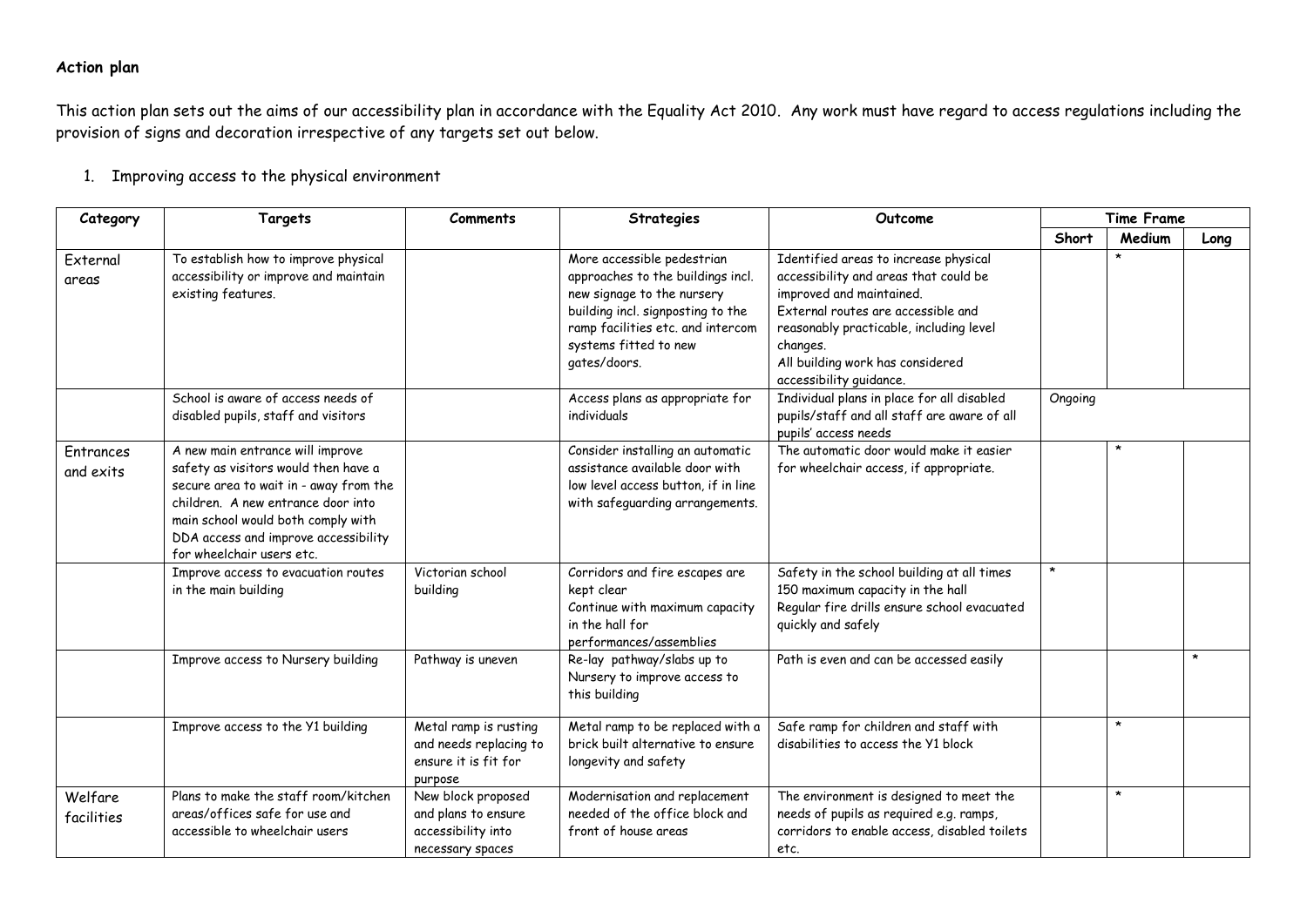### 2. Improving access to the curriculum

Curriculum Objective - As a school, we aim to ensure that all pupils have access to a broad and balanced curriculum appropriate to the individual's needs and ability and that pupils with SEND needs are able to take as full a part as possible in all school activities. We assess and personalise our curriculum as and where necessary for individual pupils.

| Category                                                                          | Targets                                                                                                                                                                              | <b>Comments</b>                                                                                                                                                                 | <b>Strategies</b>                                                                                                                                                                                           | Outcome                                                                                                                                                                                               | <b>Time Frame</b> |         |      |
|-----------------------------------------------------------------------------------|--------------------------------------------------------------------------------------------------------------------------------------------------------------------------------------|---------------------------------------------------------------------------------------------------------------------------------------------------------------------------------|-------------------------------------------------------------------------------------------------------------------------------------------------------------------------------------------------------------|-------------------------------------------------------------------------------------------------------------------------------------------------------------------------------------------------------|-------------------|---------|------|
|                                                                                   |                                                                                                                                                                                      |                                                                                                                                                                                 |                                                                                                                                                                                                             |                                                                                                                                                                                                       | Short             | Medium  | Long |
| <b>Increase</b><br>access to the<br>curriculum for<br>pupils with a<br>disability | Reviewing the enrichment curriculum<br>to ensure it meets the specific needs<br>of all pupils and address any barriers<br>to learning for the children                               | Our school offers a<br>differentiated<br>curriculum for all pupils<br>We use resources<br>tailored to the needs<br>of pupils who require<br>support to access the<br>curriculum | School is aware of access needs<br>of disabled pupils, staff and<br>visitors<br>Access plans as appropriate for<br>individuals                                                                              | Enrichment activities are broad and<br>balanced and meet the SEMH needs of our<br>students<br>Individual plans in place for disabled pupils<br>and all staff are aware of all pupils' access<br>needs | $\star$           |         |      |
|                                                                                   | Review our assessment system for<br>children with SEND                                                                                                                               | Curriculum resources<br>promote inclusion<br>SEND Curriculum<br>progress is tracked for<br>all pupils, including<br>those with a disability                                     | Refine our assessment system to<br>ensure that smaller steps of<br>progress are monitored, tracked<br>and celebrated for pupils with<br>specific educational needs                                          | Assessment systems in school accurately<br>records attainment on personalised<br>curriculum and progress towards it                                                                                   |                   | $\star$ |      |
|                                                                                   | Training for TAs to ensure they have<br>training to support the children across<br>school fully                                                                                      | Targets are set<br>effectively and are<br>appropriate for pupils<br>with additional needs<br>The curriculum is<br>reviewed to ensure it                                         | Training package and sessions<br>organised for TAs via SEND<br>Leader e.g. trauma informed<br>training, de-escalation<br>techniques, SEMH needs,<br>Speech and Language etc.                                | Raised confidence and skill in support staff<br>team to support children with SEND and<br>move their learning forward.                                                                                | Ongoing           |         |      |
|                                                                                   | Continue use of 1 page profiles for<br>children with needs and use of<br>Sheffield SEND graduated response<br>paperwork to monitor plan, review, do<br>cycle and need and provision. | meets the needs of all<br>pupils<br>Personalised plans in<br>place for students who<br>need adaptation due to<br>disability etc. and<br>require a modified<br>curriculum        | Classteachers to be fully<br>involved with this paperwork and<br>all reviews to ensure joint<br>working with multi-agencies incl.<br>joined up working with SEND<br>lead at Halfway Junior Infant<br>School | All staff aware of individual pupils' needs.<br>Raised partnership working and raised staff<br>confidence in strategies for differentiation<br>and increased pupil participation                      | Ongoing           |         |      |